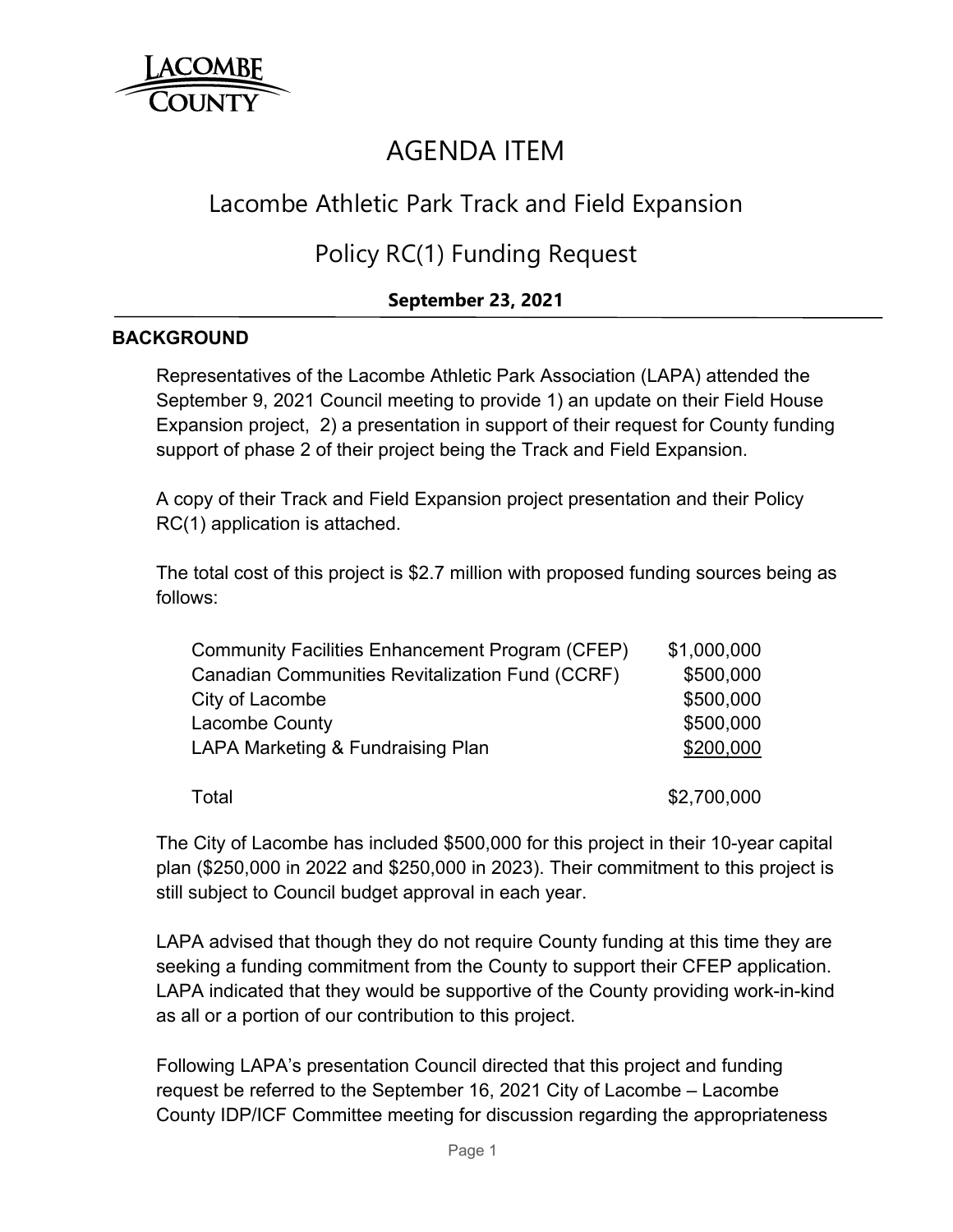

of applying the newly developed process for the City of Lacombe and Lacombe County considering funding requests for community group projects.

At the September  $16<sup>th</sup>$  City of Lacombe – Lacombe County IDP/ICF Committee meeting, the committee members agreed to recommend to City and County Councils that the community group funding request process be applied to the LAPA request.

Action requested of Council regarding this matter is to decide whether to consider the LAPA request independently from the City of Lacombe or use the agreed to process for community group requests.

#### **ANALYSIS**

Though LAPA wishes to commence this project in 2022 there is still uncertainty with respect to project funding sources and levels which may ultimately delay it regardless of funding decisions made by the City and County. Likewise, LAPA is understanding and accepting of the City and County desire to follow the agreed-to process for considering funding requests from community groups, including requests from them.

Should the City and County both agree to consider the LAPA request under the new process it may be appropriate to commence this process after the October municipal election with the goal of having a final decision being made in December. This may result in the postponement of the project until 2023.

#### Alternatives:

- 1. Consider the LAPA request through the Community Groups Facility Capital and Operating Funding Requests process. (Administrative recommendation)
- 2. Consider this request independent of a joint process with the City of Lacombe and defer the request to the October 14, 2021 Council meeting.
- 3. Take other action(s) as determined by Council.

#### **BUDGET IMPLICATIONS**

County support of the LAPA project would be funded through the Recreation Capital Assistance Reserve which has a projected 2021 year-end balance of \$2,043,782.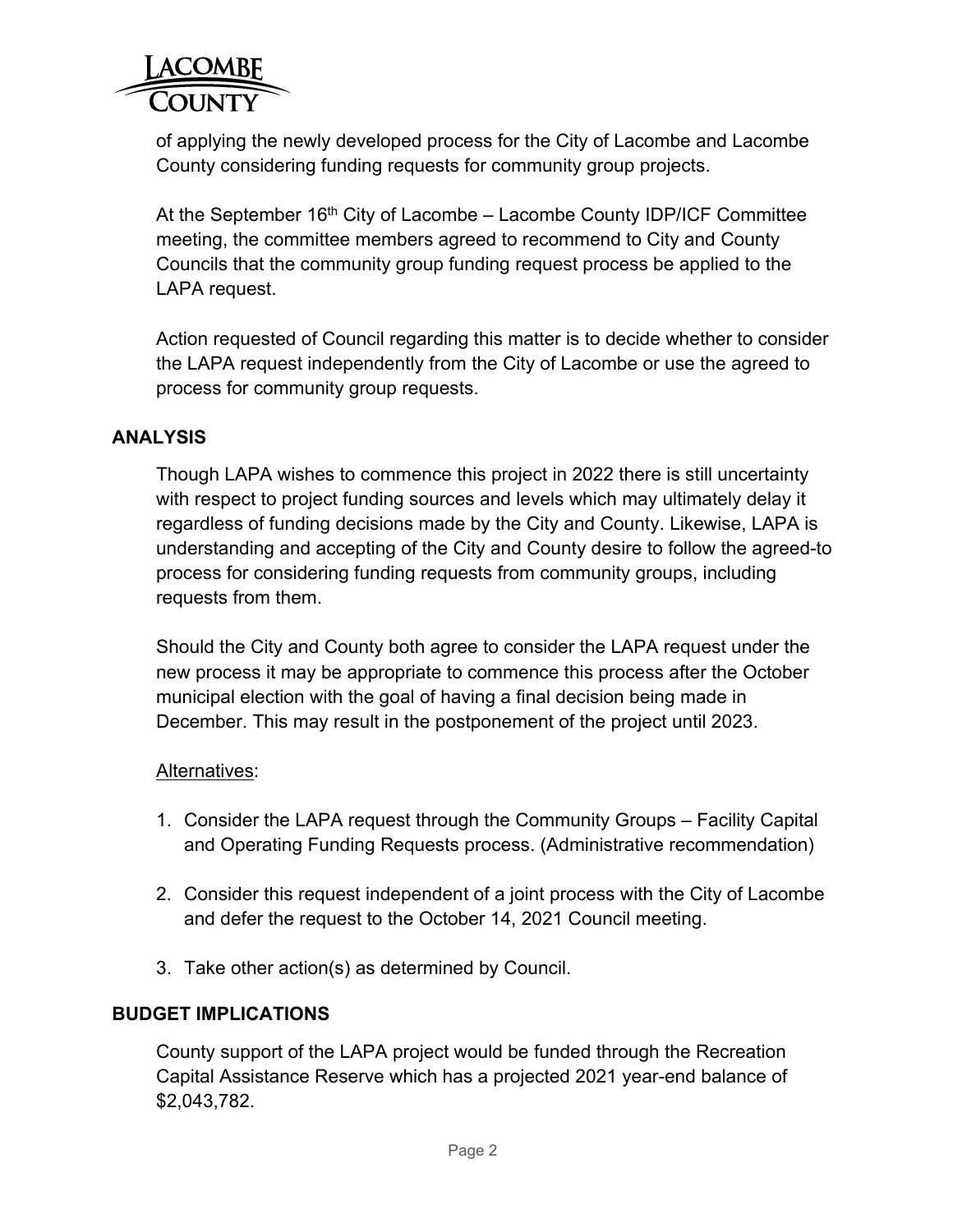

#### **LEGISLATIVE RESPONSIBILITIES**

Lacombe County Policy RC(1) - Capital Support of Recreation and Cultural **Facilities** 

Section 3 of the Municipal Government Act (MGA) states the purposes of a municipality are: 1) to provide good government, 2) to provide services, facilities or other things that, in the opinion of council, are necessary or desirable for all or part of the municipality, and 3) to develop and maintain safe and viable communities.

Section 180(1) of the MGA states that council may only act by resolution or bylaw.

Section 248(1)(a) of the MGA states that a municipality may only make an expenditure that is included in an operating budget, interim operating budget or capital budget unless otherwise authorized by Council.

#### **STRATEGIC PLAN**

The following elements of the County's Strategic Plan are relevant to this issue:

Our Vision: "An attractive, balanced and progressive community".

Our Mission: "Building a safe and vibrant community through leadership, innovation and the development of healthy relationships".

Key Principles: 1) "Fair and Objective in our decisions and in how we treat individuals", and 2) "Accountability for our decisions and for our actions."

Resource and Asset Management Strategy: "To manage the natural, financial and physical assets of the County in order to obtain maximum value from all of these resources".

Key Success Measures – Sustainability: "Current services are maintainable and provide benefits for the future, while minimizing negative impacts on the community", and "Shared sense of identity, regardless of municipal boundaries".

Key Success Measures – Stakeholder Satisfaction: "Healthy relationships with neighbouring municipalities, communities and our citizens."

#### **PUBLIC PARTICIPATION**

Lacombe County sees the value in engaging and informing the public/stakeholders through a variety of mediums as outlined in the *Policy AD(40): Public Participation*